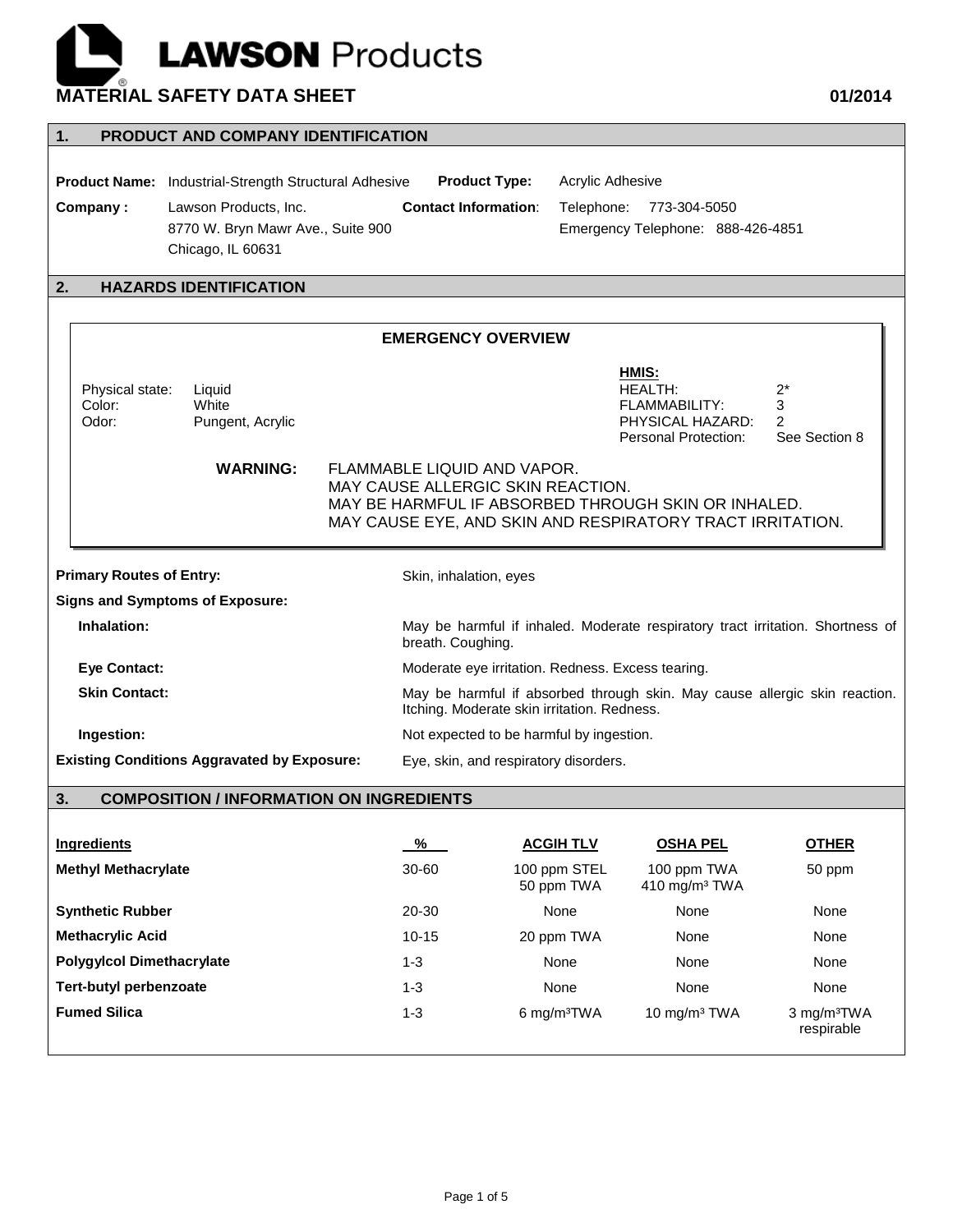| <b>FIRST AID MEASURES</b><br>4.                     |                                                                                                                                                                                                                   |  |  |  |
|-----------------------------------------------------|-------------------------------------------------------------------------------------------------------------------------------------------------------------------------------------------------------------------|--|--|--|
|                                                     |                                                                                                                                                                                                                   |  |  |  |
| Ingestion:                                          | Do not induce vomiting. Keep individual calm. Obtain medical attention.                                                                                                                                           |  |  |  |
| Inhalation:                                         | Remove to fresh air. If symptoms develop and persist, get medical attention.                                                                                                                                      |  |  |  |
| <b>Skin Contact:</b>                                | Wash with soap and water. Remove contaminated clothing and shoes. Wash<br>clothing before reuse. Get medical attention if symptoms occur.                                                                         |  |  |  |
| <b>Eye Contact:</b>                                 | Flush with water for at least 15 minutes. Get medical attention.                                                                                                                                                  |  |  |  |
| <b>FIRE FIGHTING MEASURES</b><br>5.                 |                                                                                                                                                                                                                   |  |  |  |
|                                                     |                                                                                                                                                                                                                   |  |  |  |
| Flash Point (TCC):                                  | $50^{\circ}$ F (10 $^{\circ}$ C)                                                                                                                                                                                  |  |  |  |
| <b>Recommended Extinguishing Agents:</b>            | Dry chemical                                                                                                                                                                                                      |  |  |  |
| <b>Special Firefighting Procedures:</b>             | Wear self-contained breathing apparatus and full protective clothing, such as<br>turn-out gear.                                                                                                                   |  |  |  |
| <b>Hazardous Combustion Products:</b>               | Carbon monoxide, carbon dioxide, smoke, aldehydes, organic acids                                                                                                                                                  |  |  |  |
| <b>Unusual Fire or Explosion Hazards:</b>           | Vapors may accumulate in low or confined areas, travel considerable distance<br>to source of ignition, and flash back.                                                                                            |  |  |  |
| Flammable/Explosive Limits - lower %:               | 2.1%                                                                                                                                                                                                              |  |  |  |
| Flammable/Explosive Limits - upper %:               | 12.5%                                                                                                                                                                                                             |  |  |  |
| <b>ACCIDENTAL RELEASE MEASURES</b><br>6.            |                                                                                                                                                                                                                   |  |  |  |
|                                                     |                                                                                                                                                                                                                   |  |  |  |
| <b>Personal Precautions:</b>                        | Wear proper protective equipment                                                                                                                                                                                  |  |  |  |
| <b>Measures for Environmental Protection:</b>       | Do not allow entry into drains or surface waters                                                                                                                                                                  |  |  |  |
| <b>Clean-up Measures:</b>                           | Remove all ignition sources. Immediately contact emergency personnel. Keep<br>unnecessary personnel away.                                                                                                         |  |  |  |
| <b>HANDLING AND STORAGE</b><br>7.                   |                                                                                                                                                                                                                   |  |  |  |
|                                                     |                                                                                                                                                                                                                   |  |  |  |
| Handling:                                           | Keep away from heat, spark and flame. Avoid contact with eyes, skin and<br>clothing. Avoid breathing vapor and mist. Wash thoroughly after handling.                                                              |  |  |  |
| Storage:                                            | Keep in a cool, well ventilated area away from heat, sparks and open flame.<br>Keep container tightly closed until ready for use. For safe storage, store at a<br>temperature between 46°F to 85°F (8°C to 30°C). |  |  |  |
| 8.<br><b>EXPOSURE CONTROLS, PERSONAL PROTECTION</b> |                                                                                                                                                                                                                   |  |  |  |
|                                                     |                                                                                                                                                                                                                   |  |  |  |
| <b>Eye/Face Protection:</b>                         | Safety glasses or goggles with side shields                                                                                                                                                                       |  |  |  |
| <b>Skin Protection:</b>                             | Use rubber or plastic gloves, and protective clothing as necessary                                                                                                                                                |  |  |  |
| <b>Respiratory Protection:</b>                      | Use NIOSH approved respirator if there is a potential to exceed exposure limits                                                                                                                                   |  |  |  |
| <b>Engineering Controls:</b>                        | Forced ventilation may be required if concentrations exceed exposure limits                                                                                                                                       |  |  |  |
|                                                     |                                                                                                                                                                                                                   |  |  |  |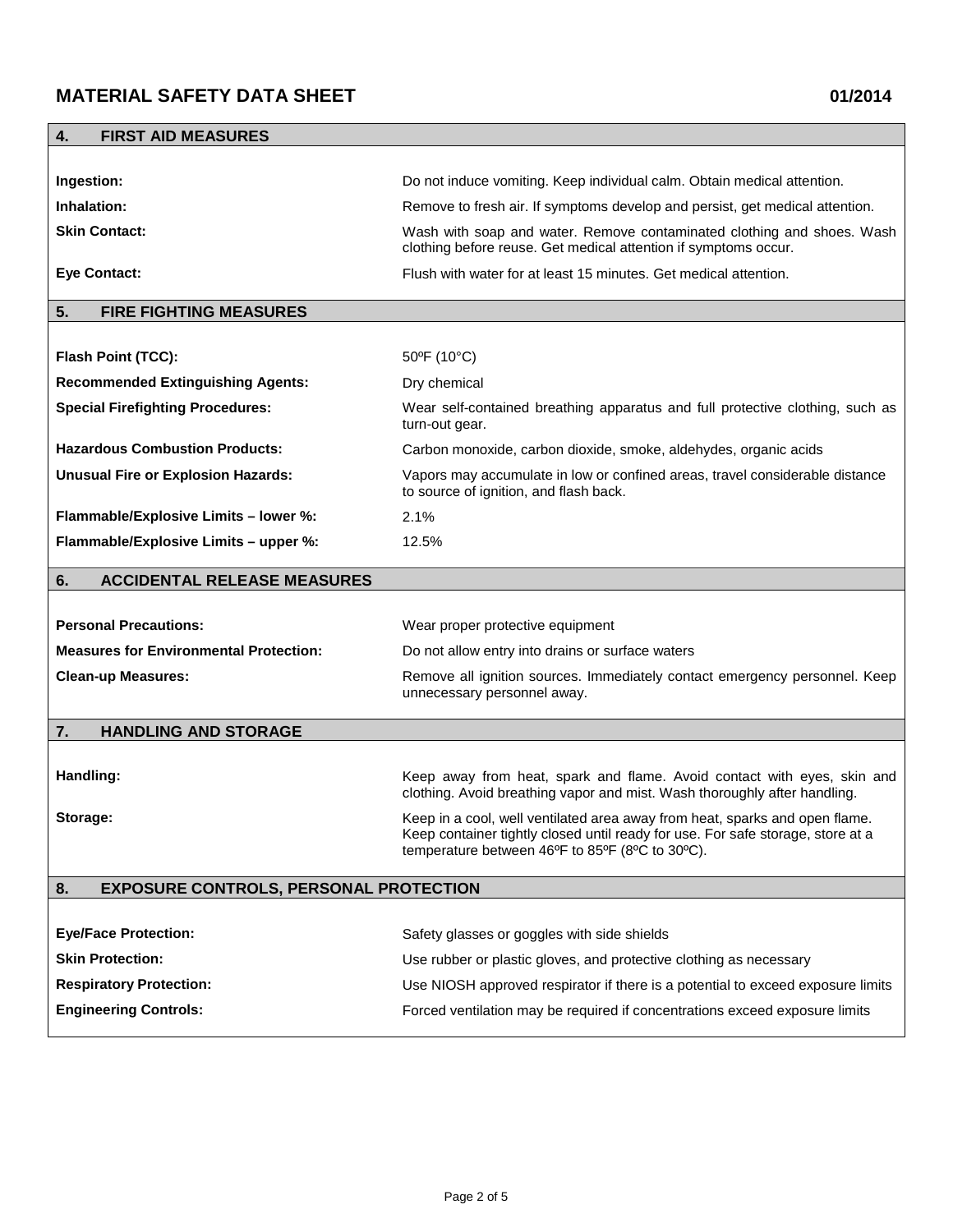| PHYSICAL AND CHEMICAL PROPERTIES<br>9.                          |                                                                                                                                                     |             |  |  |  |  |
|-----------------------------------------------------------------|-----------------------------------------------------------------------------------------------------------------------------------------------------|-------------|--|--|--|--|
|                                                                 |                                                                                                                                                     |             |  |  |  |  |
| <b>Physical State:</b>                                          | Liquid                                                                                                                                              |             |  |  |  |  |
| Color:                                                          | White                                                                                                                                               |             |  |  |  |  |
| Odor:                                                           | Pungent, acrylic                                                                                                                                    |             |  |  |  |  |
| <b>Vapor Pressure:</b>                                          | 29.25 mmHg @20°C (68°F)                                                                                                                             |             |  |  |  |  |
| <b>Vapor Density:</b>                                           | 3.5                                                                                                                                                 |             |  |  |  |  |
| <b>Solubility in Water:</b>                                     | Slight                                                                                                                                              |             |  |  |  |  |
| <b>Specific Gravity:</b>                                        | 1.04                                                                                                                                                |             |  |  |  |  |
| <b>Boiling Point:</b>                                           | 101°C (214°F)                                                                                                                                       |             |  |  |  |  |
| <b>Volatile Organic Compound Content</b>                        | 1.82%; 18.4 grams/liter (A and B mixed)                                                                                                             |             |  |  |  |  |
| <b>Evaporation Rate</b><br>$(Ether = 1)$                        | Not available                                                                                                                                       |             |  |  |  |  |
| pH:                                                             | Does not apply                                                                                                                                      |             |  |  |  |  |
| 10.<br><b>STABILITY AND REACTIVITY</b>                          |                                                                                                                                                     |             |  |  |  |  |
|                                                                 |                                                                                                                                                     |             |  |  |  |  |
| Stability:                                                      |                                                                                                                                                     | Stable      |  |  |  |  |
| <b>Hazardous Polymerization:</b>                                | May occur with excessive aging, excessive heat, polymerization catalyst,<br>inhibitor depletion, direct sunlight and under oxygen-free atmospheres. |             |  |  |  |  |
| <b>Hazardous Decomposition Products:</b>                        | None                                                                                                                                                |             |  |  |  |  |
| Incompatibility:                                                | Oxidizing agents. Strong alkalis. Strong acids and strong bases. Amines.                                                                            |             |  |  |  |  |
| 11.<br><b>TOXICOLOGICAL INFORMATION</b>                         |                                                                                                                                                     |             |  |  |  |  |
|                                                                 |                                                                                                                                                     |             |  |  |  |  |
| Ingredients:                                                    | Literature Referenced Target Organ<br>Carcinogen Status<br><b>IARC</b><br>and Other Health Effects<br><b>NTP</b>                                    | <b>OSHA</b> |  |  |  |  |
| <b>Methyl Methacrylate</b>                                      | <b>ALG</b><br><b>IRR</b><br><b>KID</b><br><b>LIV</b><br><b>NER</b><br><b>NO</b><br><b>RES</b><br>NO.                                                | <b>NO</b>   |  |  |  |  |
| <b>Synthetic Rubber</b>                                         | No data<br>NO.<br>NO.                                                                                                                               | NO.         |  |  |  |  |
| <b>Methacrylic Acid</b>                                         | <b>ALG</b><br><b>COR</b><br><b>IRR</b><br>NO<br><b>NO</b>                                                                                           | NO.         |  |  |  |  |
| <b>Polygylcol Dimethacrylate</b>                                | <b>ALG</b><br><b>IRR</b><br>$NO$<br><b>NO</b>                                                                                                       | <b>NO</b>   |  |  |  |  |
| <b>Tert-butyl perbenzoate</b>                                   | <b>MUT</b><br><b>NO</b><br><b>NO</b>                                                                                                                | <b>NO</b>   |  |  |  |  |
| <b>Fumed Silica</b>                                             | <b>NO</b><br><b>NO</b><br><b>NTO</b>                                                                                                                | <b>NO</b>   |  |  |  |  |
| <b>Abbreviations:</b>                                           |                                                                                                                                                     |             |  |  |  |  |
| <b>ALG</b><br>Allergen<br>Liver<br><b>CNS</b><br>LIV            | Central Nervous System<br><b>NER</b><br>Nervous System                                                                                              |             |  |  |  |  |
| <b>KID</b><br><b>MUT</b><br><b>RES</b><br>Kidney<br>Mutagen     | Respiratory                                                                                                                                         |             |  |  |  |  |
| <b>IRR</b><br><b>COR</b><br><b>NTO</b><br>Irritant<br>Corrosive | No Target Organs                                                                                                                                    |             |  |  |  |  |
| 12.<br><b>ECOLOGICAL INFORMATION</b>                            |                                                                                                                                                     |             |  |  |  |  |
| <b>Ecological Information:</b>                                  | Not available                                                                                                                                       |             |  |  |  |  |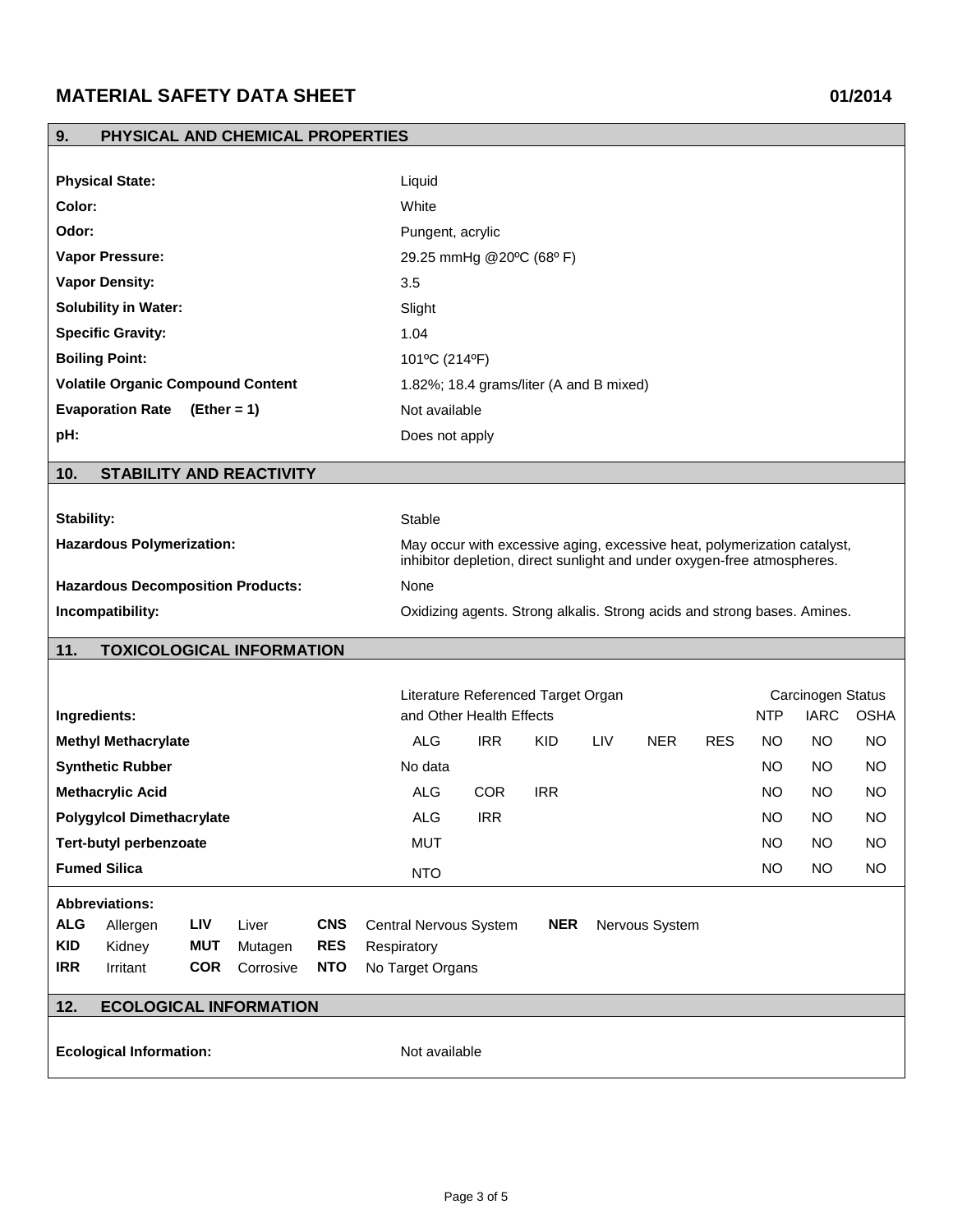| 13.<br><b>DISPOSAL CONSIDERATIONS</b>                |                                                                                                                                                                                                                        |
|------------------------------------------------------|------------------------------------------------------------------------------------------------------------------------------------------------------------------------------------------------------------------------|
|                                                      |                                                                                                                                                                                                                        |
| Recommended methods of disposal:                     | Dispose of according to Federal, State and Local regulations.                                                                                                                                                          |
| <b>EPA Hazardous Waste Number:</b>                   | D001: Ignitable                                                                                                                                                                                                        |
| <b>TRANSPORTATION INFORMATION</b><br>14.             |                                                                                                                                                                                                                        |
|                                                      |                                                                                                                                                                                                                        |
| U.S. Dept. of Transportation Ground (49 CFR):        |                                                                                                                                                                                                                        |
| <b>Proper Shipping Name</b>                          | Adhesives                                                                                                                                                                                                              |
| <b>Hazard Class or Division:</b>                     | 3                                                                                                                                                                                                                      |
| <b>Identification Number</b>                         | <b>UN1133</b>                                                                                                                                                                                                          |
| Packing group:                                       | $\mathbf{H}$                                                                                                                                                                                                           |
| <b>Exceptions:</b>                                   | (Not more than 5L) Consumer Commodity ORM-D                                                                                                                                                                            |
| <b>International Air Transportation (ICAO/IATA):</b> |                                                                                                                                                                                                                        |
| <b>Proper Shipping Name:</b>                         | Adhesives                                                                                                                                                                                                              |
| <b>Hazard Class or Division:</b>                     | 3                                                                                                                                                                                                                      |
| <b>Identification Number</b>                         | <b>UN1133</b>                                                                                                                                                                                                          |
| Packing group:                                       | $\mathbf{H}$                                                                                                                                                                                                           |
| <b>Water Transportation (IMO/IMDG):</b>              |                                                                                                                                                                                                                        |
| <b>Proper Shipping Name:</b>                         | Adhesives                                                                                                                                                                                                              |
| <b>Hazard Class or Division:</b>                     | 3                                                                                                                                                                                                                      |
| <b>Identification Number</b>                         | UN1133                                                                                                                                                                                                                 |
| Packing group:                                       | $\mathbf{H}$                                                                                                                                                                                                           |
| <b>Marine pollutant:</b>                             | None Known                                                                                                                                                                                                             |
| 15.<br><b>REGULATORY INFORMATION</b>                 |                                                                                                                                                                                                                        |
|                                                      |                                                                                                                                                                                                                        |
| <b>United States Regulatory Information</b>          |                                                                                                                                                                                                                        |
| <b>TSCA 8 (b) Inventory Status:</b>                  | All components are listed or are exempt from listing on the Toxic Substances<br>Control Act Inventory                                                                                                                  |
| <b>CERCLA/SARA 313:</b>                              | This product contains the following toxic chemicals subject to the reporting<br>requirements of section 313 of the Emergency Planning and Community Right-<br>To-Know Act of 1986 (40 CFR 372):<br>Methyl Methacrylate |
| <b>California Proposition 65:</b>                    | This product contains the following chemicals known to the state of California to<br>cause cancer, birth defects, and/or other reproductive harm - None.                                                               |
| <b>REACH regulation 67/548/EEC</b>                   | This product contains the following toxic chemicals subject to the reporting<br>requirements of REACH: Methyl Methacrylate, t-butyl perbenzoate                                                                        |
| <b>OTHER INFORMATION</b><br>16.                      |                                                                                                                                                                                                                        |
| <b>Prepared By:</b>                                  | <b>Regulatory Affairs</b>                                                                                                                                                                                              |